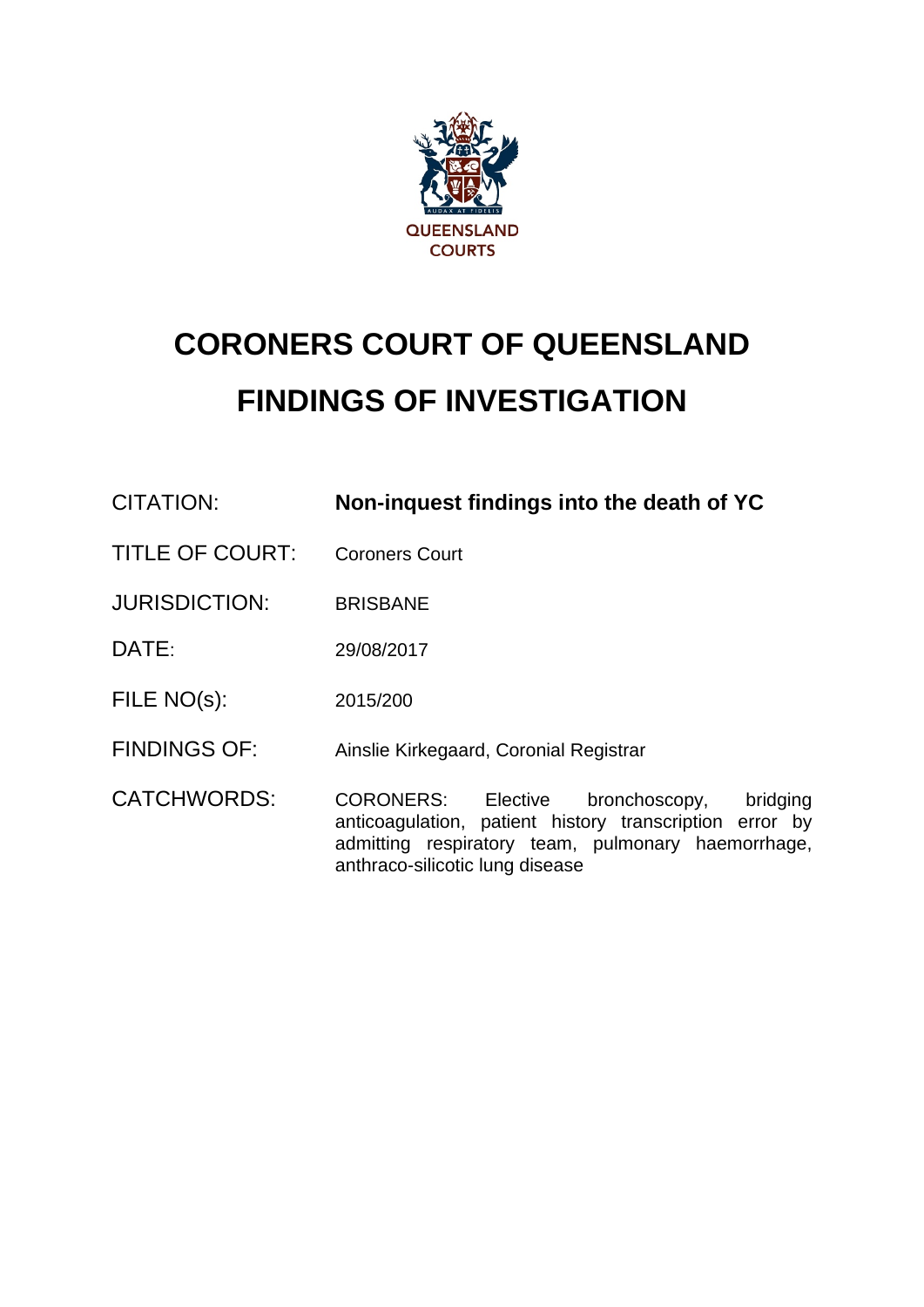# **Table of Contents**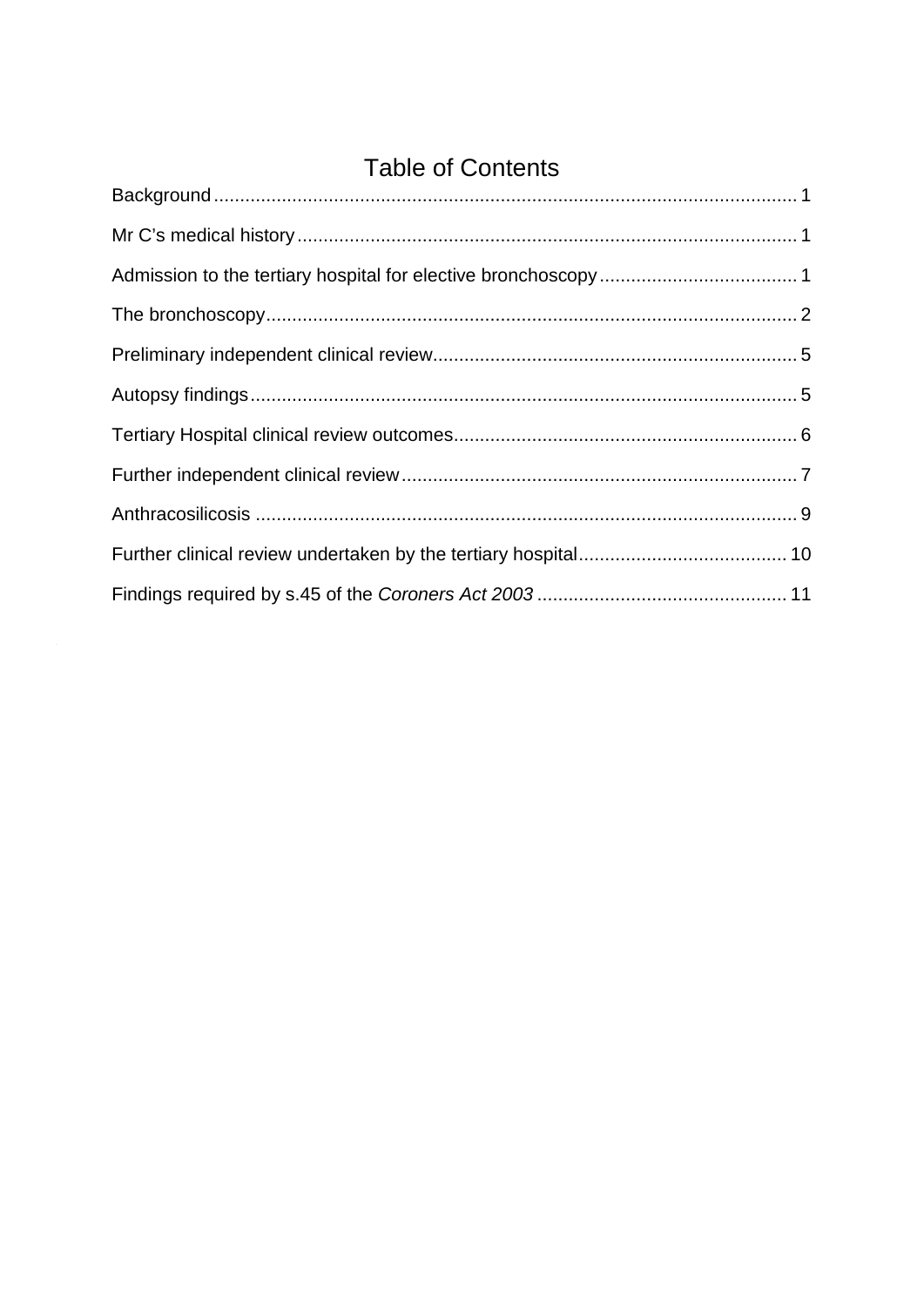# <span id="page-2-0"></span>**Background**

YC was an 87 year old man who died at a tertiary hospital on 10 January 2015. He ordinarily resided with his family.

Mr C's death was reported to the coroner as he died several days after an elective bronchoscopy and biopsy to investigate a recently found lung lesion.

#### <span id="page-2-1"></span>**Mr C's medical history**

Review of Mr C's medical records shows he had significant cardiac history that included a previous aortic valve replacement, atrial fibrillation for which he was taking warfarin, myocardial infarction and congestive cardiac failure.

Mr C received a tissue aortic valve replacement in July 2010. This surgery was performed at the tertiary hospital. A 23mm Mosaic Medtonic Bioprosthesis was inserted. There is reference to the tissue valve throughout the hospital chart in 2010.

On 13 October 2010, consultant cardiologist, Dr W, wrote to Mr C's general practitioner noting that Mr C was prescribed warfarin for his atrial fibrillation. Dr W was happy for Mr C to revert to aspirin if he experienced any problems with bleeding tendencies.

On 23 December 2014, Mr C presented to the tertiary hospital emergency department on referral by his general practitioner with a presumptive diagnosis of a respiratory neoplasm. Mr C had undergone a chest x-ray and CT scan of the chest the previous day to investigate his non-resolving pneumonia. The CT scan revealed a 5cm x 6.2cm lesion in the upper lobe of the left lung at the mediastinal margin encasing the aorta, and enlarged lymph nodes. There were also multiple low-density liver lesions. Ultrasound scan of the abdomen performed privately on 23 December demonstrated the liver lesions were cystic rather than metastatic disease.

Mr C was referred to the respiratory team and reviewed by the on-call Respiratory Registrar, Dr E. I note that documentation of this review incorrectly refers to Mr C having a mechanical aortic valve replacement. The notes contain no explanation for Dr E's belief that the valve was mechanical. Dr E considered the radiological findings to be consistent with pulmonary malignancy and recommended a diagnostic bronchoscopy.

Mr C was discharged home from the emergency department and scheduled for admission on 5 January 2015. He was instructed to cease his warfarin on 2 January with the intention of commencing heparin bridging therapy on admission prior to an elective bronchoscopy scheduled for 8 January.

The Respiratory Booking Form completed on 24 December 2014 indicates that warfarin was to be ceased five days prior to the bronchoscopy.

# <span id="page-2-2"></span>**Admission to the tertiary hospital for elective bronchoscopy**

Mr C was admitted under the respiratory team on 5 January 2015 under the care of consultant respiratory physician, Dr H. The admission notes document a three month history of productive cough, right sided pleuritic pain, weight loss, decreased appetite and decreased exercise tolerance. There is subsequent mention of a three month history of haemoptysis in a further entry dated 6 January.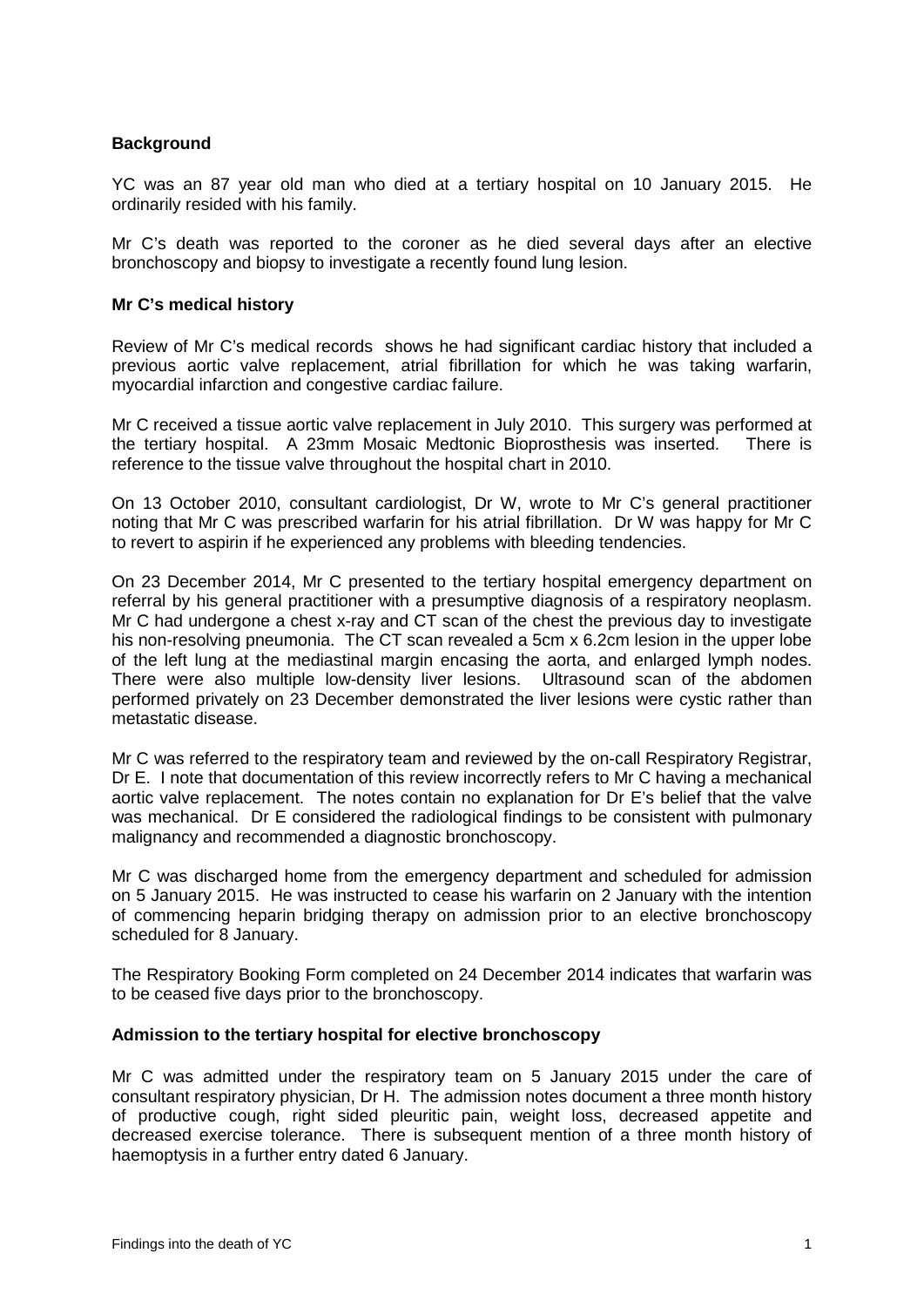I note the medical review again incorrectly mentions "mechanical AVR (severe AS) warfarinised" as part of Mr C's background medical history. He noted to have ceased the warfarin on 2 January as planned.

On admission, his APTT was normal at 31 and INR was still elevated at 1.9 despite him having ceased the warfarin 2-3 days previously. His APTT was rechecked at 8:30pm with the result of 70 seconds and again at 2:55am with the result of 60 seconds, both slightly below the desirable range for heparin infusion.

Through an interpreter, he reported daily haemoptysis for the past three months. He was consented for a bronchoscopy +/- biopsy. As part of the consent process, the complications of sore throat, infection, haemorrhage, pneumothorax and death (quoted as 1 in 10,000) were specifically noted and documented. The notes also document discussion about the heparin infusion as necessary for bridging anticoagulation while his warfarin was ceased. His APTT on 6 January was noted to be within the desired range of anticoagulation at 95 seconds.

In preparation for the bronchoscopy, Mr C underwent further CT imaging and respiratory function tests the next day, 7 January. His spirometry was within normal limits indicating normal lung function. A PET scan revealed findings considered to be consistent with metastatic malignancy.

On 7 January, the evening prior to the bronchoscopy, Mr C's INR was checked and noted to be 1.6 (acceptable prior to a procedure). It was planned to cease his heparin infusion early the next morning.

# <span id="page-3-0"></span>**The bronchoscopy**

A bronchoscopy was performed on the morning of 8 January, with Mr C first on the list. Bronchial washings, brushings and bronchial biopsy were performed in the left lung at the left lower lobe take off – the area where there was splaying noted of the structure where the airway divides between the left upper lobe and left lower lobe. This was thought to represent submucosal tumour infiltration and had friable overlying mucosa which bled easily. Mr C also had an endobronchial ultrasound guided biopsy of mediastinal and hilar nodes.

The procedural report for the endobronchial lymph node biopsy describes a quite difficult procedure with a thickened airway wall making it difficult to pass the needle and biopsy smaller nodes. Nodal biopsies were performed from the right hilar node (with two passes with difficulty), left para tracheal node (with four passes and difficult to access through the airway wall) and left lower lobe (a single pass of the needle was made into the left hilar region documented as "attempted to visualise left hilar region, though difficult to pass scope into LLL due to airway narrowing at this site. 1 pass only of tissue ?atelectic lung"). A cytologist was present and could not identify expected tissue from lymph nodes.

Mr C returned to the ward at 11:30am.

At 1:30pm he had a temperature of 37.4 degrees and recorded blood oxygen saturations of 88%, with an elevated heart rate of 120.

By 1:50pm, he had spiked a temperature of 38.2 degrees and his blood oxygen saturations were 92% on nasal prong oxygen.

He was recommenced on the heparin infusion at 2:30pm (and this continued while the warfarin was recommenced).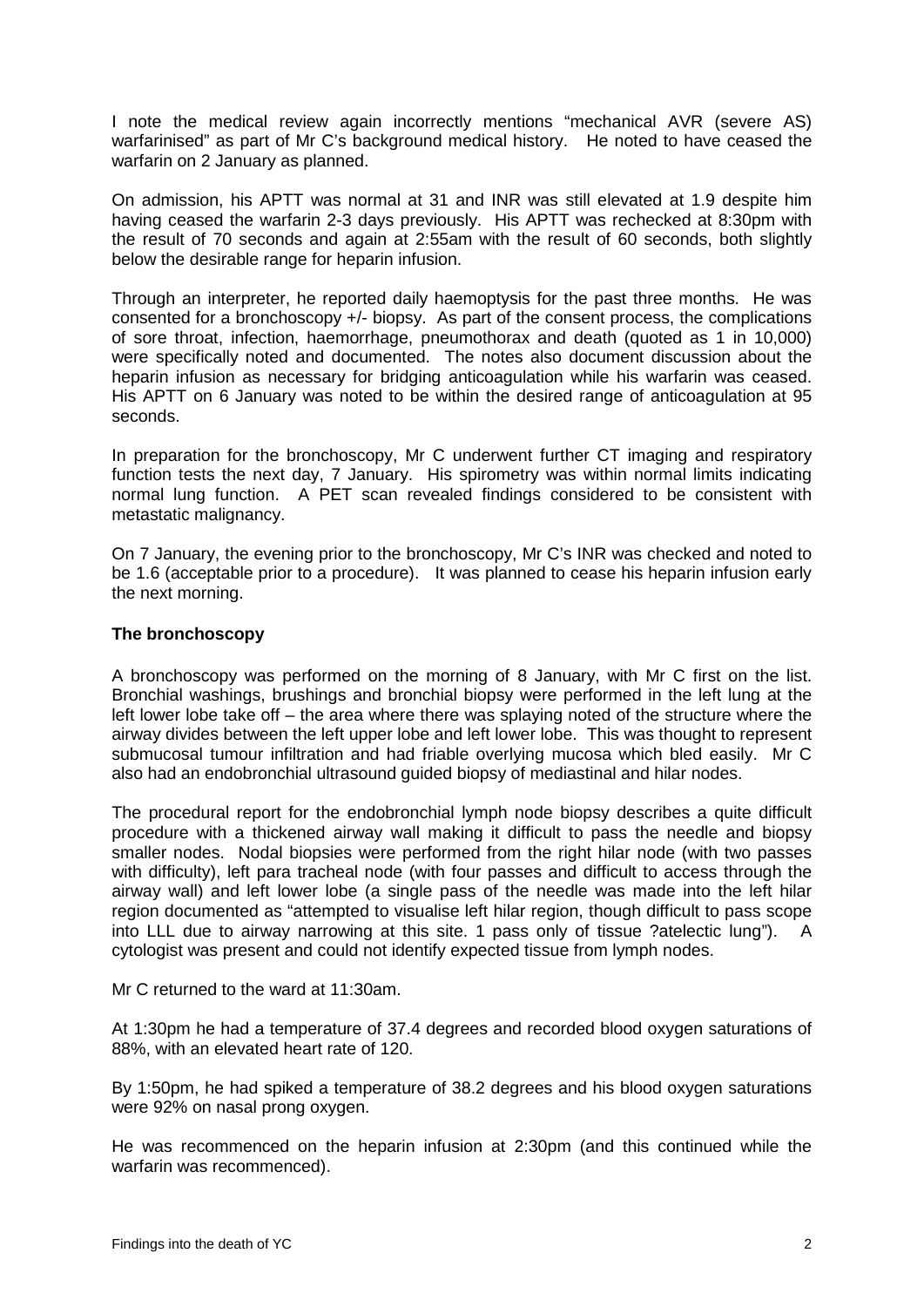Mr C was medically reviewed by the Respiratory Resident, Dr H, at 2:50pm for a temperature of 39 degrees. Mr C's daughter was present during the review and helped interpret.

A chest x-ray performed at 4:30pm showed a new opacity in the right mid and lower zones of the chest (the other side to where the samples were taken during the procedure that morning). It was thought that this finding and the temperature could be related to residual fluid from the collection of bronchial washings taken during the procedure that morning. Mr C's antibiotics were withheld at this point unless there were further temperatures. His temperature subsequently came down and he was noted to improve.

An APTT taken at 5:20pm was still normal at 35 seconds.

#### Mr C's post-procedural course from 9 January

Mr C was reviewed by respiratory consultant, Dr G during the medical ward round the next day, 9 January, with an interpreter present. The treating team spoke to Mr C about the challenges experienced during the procedure and the likely diagnosis of a lung cancer with probable metastatic disease (in the lymph nodes and the adrenal gland), which would not be curable. It is documented that Mr C indicated he did not want treatment and asked about the dying process. This prompted a discussion about the availability of palliative care services.

Mr C reported ongoing haemoptysis since the bronchoscopy. He otherwise appeared quite well at that time. He was afebrile and his oxygen saturation was 100% on room air. It was decided to continue the heparin infusion until the warfarin was therapeutic. The plan was for Mr C to be discharged as soon as the heparin infusion could be discontinued.

Nursing notes made at 2:05pm that day document a low grade temperature of 37.4 degrees for which he was given paracetamol by a nurse.

Mr C was reviewed by the respiratory team, including Dr E, at around 5:00pm that day for decreased oxygen saturations and shortness of breath. The nursing notes document that Mr C's oxygen saturation was 87% on room air at 4:00pm. He was commenced on 2L per minute nasal oxygen but deteriorated over a 10-30 minute period with increasing hypoxia (his oxygen saturation remained at 87% on supplemental oxygen). He was breathless and sweaty. Auscultation of the chest detected both wheezes and crackles, concerning for the presence of pulmonary oedema. Mr C was tachycardic with a heart rate of 100-115 beats per minute with non-specific ST changes on ECG.

An urgent chest x-ray revealed an increase in the right sided opacification, increased hilar opacification and left lung infiltrates. The clinical impression was that Mr C was developing acute pulmonary oedema on the background of a new lower respiratory tract infection. He was transferred to the Respiratory High Dependency Unit and treated for both infection and pulmonary oedema with intravenous antibiotics and diuretic therapy. He required an inspired oxygen fraction of 80% to maintain oxygen saturations.

When reviewed again by Dr E at 6:45pm, Mr C's condition was noted to have improved. His oxygen saturation was 95% on an inspired oxygen fraction of 75% - this improvement was thought to be related to the diuresis of 400ml. Following discussion with Mrs C and the couple's daughter, an Acute Resuscitation Plan was completed which facilitated the provision of antibiotics, monitoring, intravenous fluids and supportive therapy but not noninvasive ventilation, intubation or CPR. This reflected Mr C's wishes, as expressed through his family.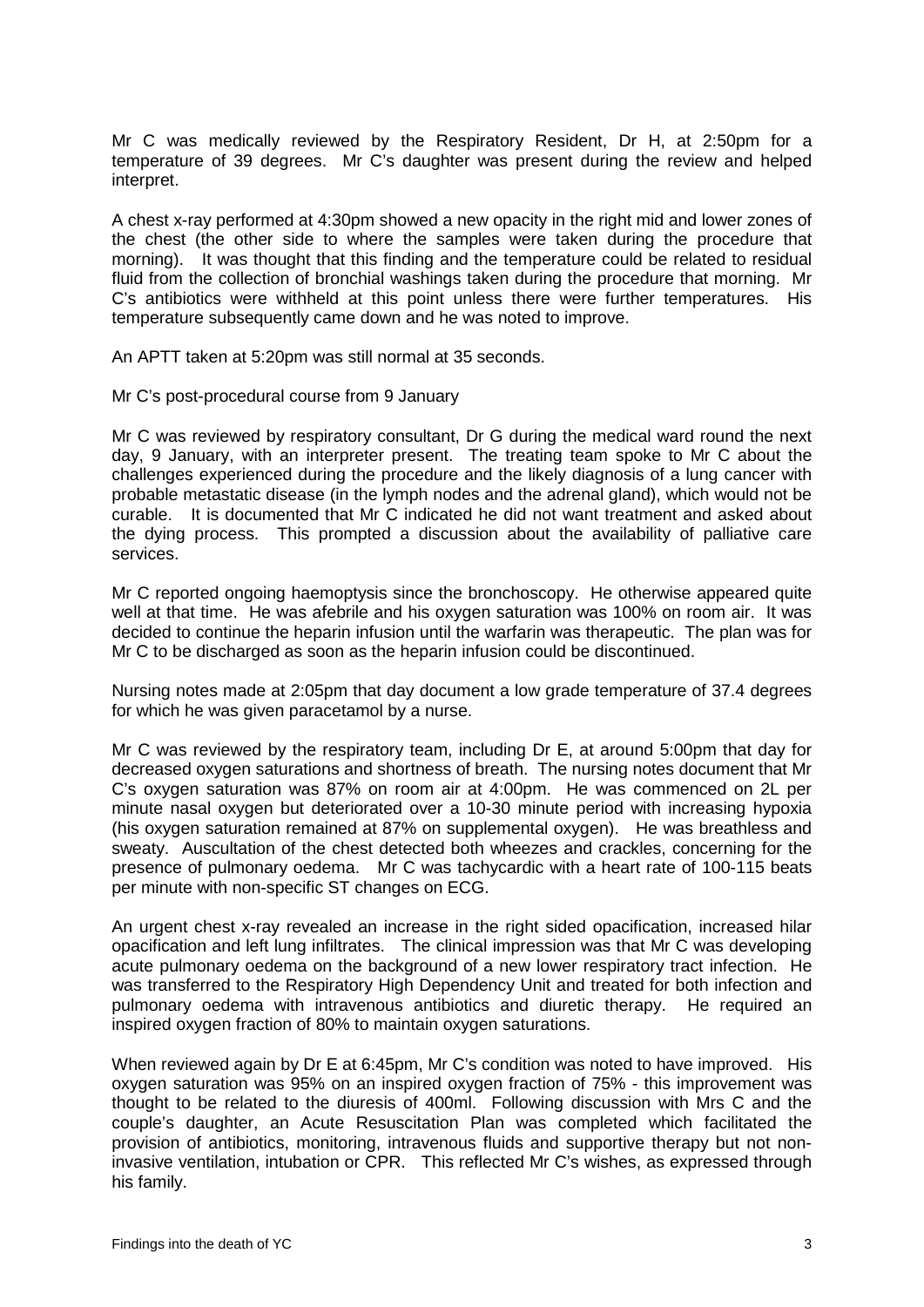When reviewed that afternoon, Mr C was noted to have haemoptysis described as "normal for pt -> daily small vol. Exacerbated now with heparin". This was not entirely new – he had been coughing small amounts of blood in the last few months. When medically reviewed at around 10:00pm that evening, Mr C was noted to feel better and more comfortable. Small volume ongoing haemoptysis of fresh blood is noted at this time.

Nursing notes document the commencement of a haemoptysis chart overnight with three episodes, each one teaspoon in size, ranging from pink to dark red with a total volume of approximately 25mls. This prompted a request for medical review performed by the onsite Medical Registrar at around 6:30am  $-7:10$ am the next morning, 10 January. By this time, the volume filled half a specimen container. Following discussion with the Respiratory Registrar, the Medical Registrar was not concerned about the haemoptysis at this stage and no further intervention was considered necessary.

When reviewed by the Respiratory Medical Registrar on the morning ward round at around 8:30am, Mr C's inspired oxygen fraction was 70%. The clinical impression was that Mr C had developed right middle lobe pneumonia and had suffered from a myocardial infarction (in the setting of infection and post-bronchoscopy with associated pulmonary oedema). The plan was to cease the heparin infusion because the warfarin was therapeutic (INR 2.2), continue the intravenous antibiotics, aim for oxygen saturations above 90% and monitor the haemoptysis. A referral was made for cardiology review as there was a significant increase in troponin level (0.26 from a baseline of 0.041), concerning for an acute myocardial infarction (heart attack).

Mr C developed respiratory distress over the following 2-3 hours triggering a medical emergency team call at around 11:45am. His oxygen saturations had dropped to 84% on 100% supplemental oxygen. A chest x-ray showed a large left pleural effusion with increased collapse and consolidation of the left lung and increased airspace changes in the right lung. He was noted to be critically unwell with hypoxic respiratory failure thought secondary to a combination of infection and left lung collapse possibly caused by endobronchial obstruction post-bronchoscopy. His condition was discussed with Dr E and Dr G.

Mr C's family were informed of his current condition and poor prognosis. They were talked through the options of active treatment versus palliation. During this discussion Mrs C asked whether the bleeding was caused by the bronchoscopy – she was told it was possible and that the bleeding was likely made worse by the heparin/warfarin but the anticoagulation could not be ceased because of the aortic valve replacement. The family advised they wanted to continue all active ward based treatments but Mr C was not for chemotherapy/radiation or aggressive measures as per the Acute Resuscitation Plan.

Mr C was reviewed by a Cardiology Registrar at around 4:00pm that day. This doctor was the first clinician to correctly note the presence of a tissue (bioprosthetic) aortic valve (as supported by reference to an echocardiogram from 2012) and that the indication for Mr C's prior anticoagulation was atrial fibrillation (rather than a mechanical valve). A haemoptysis volume overnight from 9-10 January of up to 100mls was documented at the time of this review.

The Cardiology Registrar considered that Mr C was in atrial fibrillation in the context of being critically unwell with infection and decompensated heart failure in the context of acute on chronic kidney disease (this explaining this troponin rise). The dyspnoea was considered to be multifactorial but more likely respiratory related though heart failure was contributing. The Cardiology Registrar made a suite of medical management recommendations including that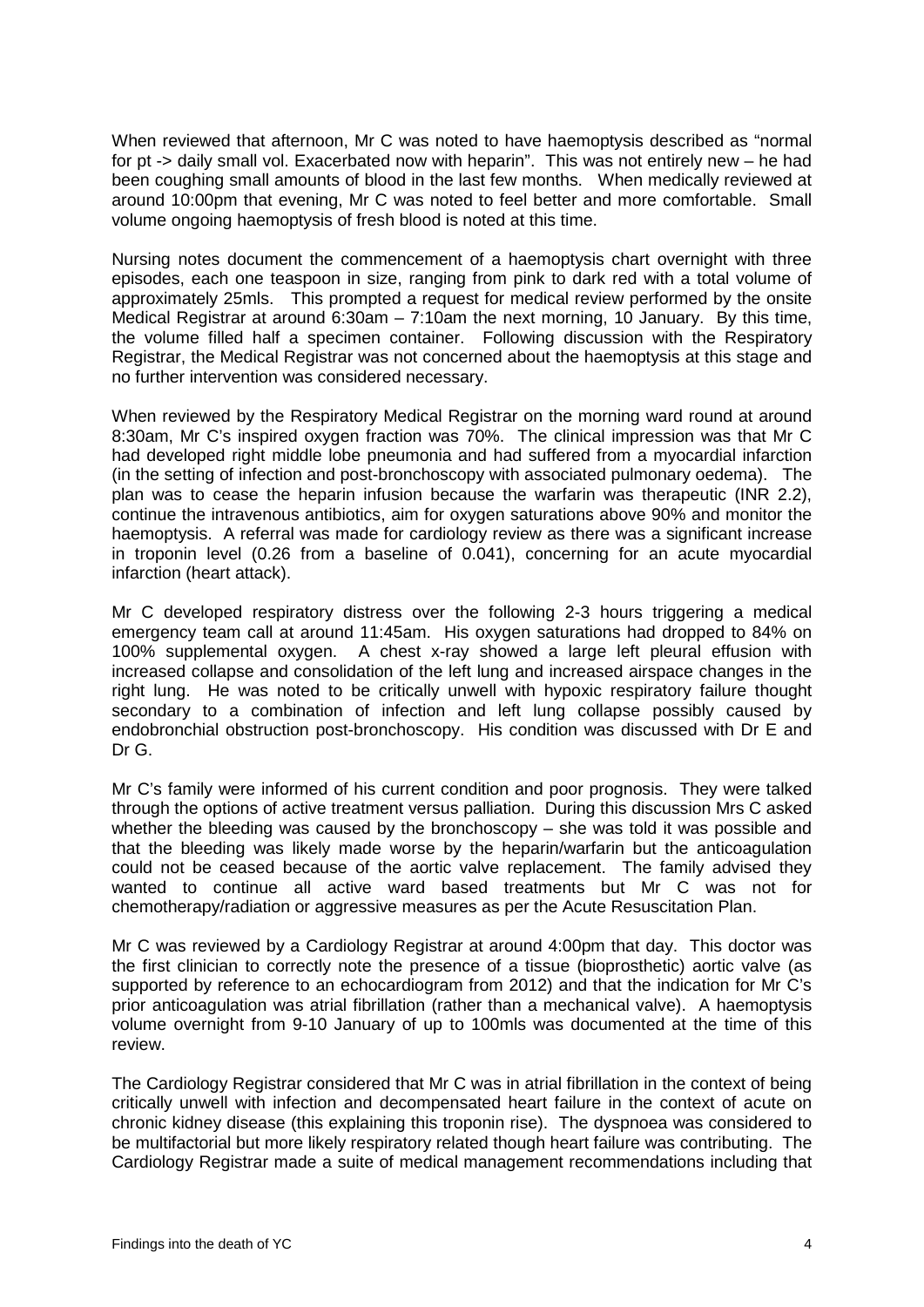in view of the haemoptysis, anticoagulation be withheld and aspirin be considered when safe from a respiratory perspective.

This was discussed with the Respiratory Registrar who noted that given Mr C's aortic valve replacement was tissue and not mechanical, the risk of bleeding outweighed the clinical indication for anticoagulation. The respiratory team then attempted to reverse the anticoagulation with intravenous vitamin K.

Mr C continued to deteriorate. He was reviewed by the onsite Medical Registrar at 7:30pm who discussed his condition with Dr E. Following extensive discussions with the treating team that evening, the family chose to continue with active management. Mr C died at 10:00pm on 10 January 2015. His death was attributed to hospital acquired pneumonia.

#### <span id="page-6-0"></span>**Preliminary independent clinical review**

Preliminary review of the hospital records by an independent doctor from the Department of Health Clinical Forensic Medicine Unit identified concerns regarding the management of Mr C's anticoagulation which may have unnecessarily exposed him to a greater risk of pulmonary haemorrhage following the bronchoscopy. The final pathology of the lung lesion was not available at this time. Further, in the context of Mr C being an anticoagulated patient who had a sudden respiratory decline, increasing haemoptysis, bilateral chest infiltrates, left lung 'white-out' on chest x-ray and death within two days of a bronchial biopsy of a lesion, the possibility of pulmonary haemorrhage as the cause of death could not be excluded. For these reasons, I declined to authorise the issue of the proposed cause of death certificate and proceeded to autopsy and further coronial investigation.

#### <span id="page-6-1"></span>**Autopsy findings**

An external examination and full internal autopsy were performed at the John Tonge Centre on 20 January 2015. The final autopsy report was issued on 24 February 2016.

The pathologist noted that pathology from the left hilar endobronchial biopsy and brushing of the left lower lobe washing was reported as having no evidence of malignancy in the biopsy material. The biopsy showed superficial fragments of bronchial mucosa only. Microbiology testing of specimens of left lower lobe washing revealed no concerning infecting organisms and cytology indicated there was inadequate material and no evidence of lymph node sampling in the biopsy.

The autopsy revealed evidence of haemorrhage into the airways (bronchi and bronchioles) and lung tissue (parenchyma) with chronic anthraco-silicotic lung disease, complicated by pneumonia with:

- a 6cm x 2cm x 2xm haemorrhage within the left anterosuperior mediastinum
- haemorrhage without infection was present within the left lower lobe, right lower lobe bronchus, right lower lobe, anterior left upper lobe, posterior right middle lobe and posterior right lower lobe
- diffuse pneumonia within the anterior right middle lobe
- organising pneumonia within the left lower lobe
- a firm fibrotic lesion measuring approximately 10cm x 4cm x 4cm in the upper section of the left lower lobe of the lung
- a lymph node adjacent to the left adrenal gland contained a silicotic nodule with anthracotic pigment
- extensive silicotic sclerotic change in carinal lymph nodes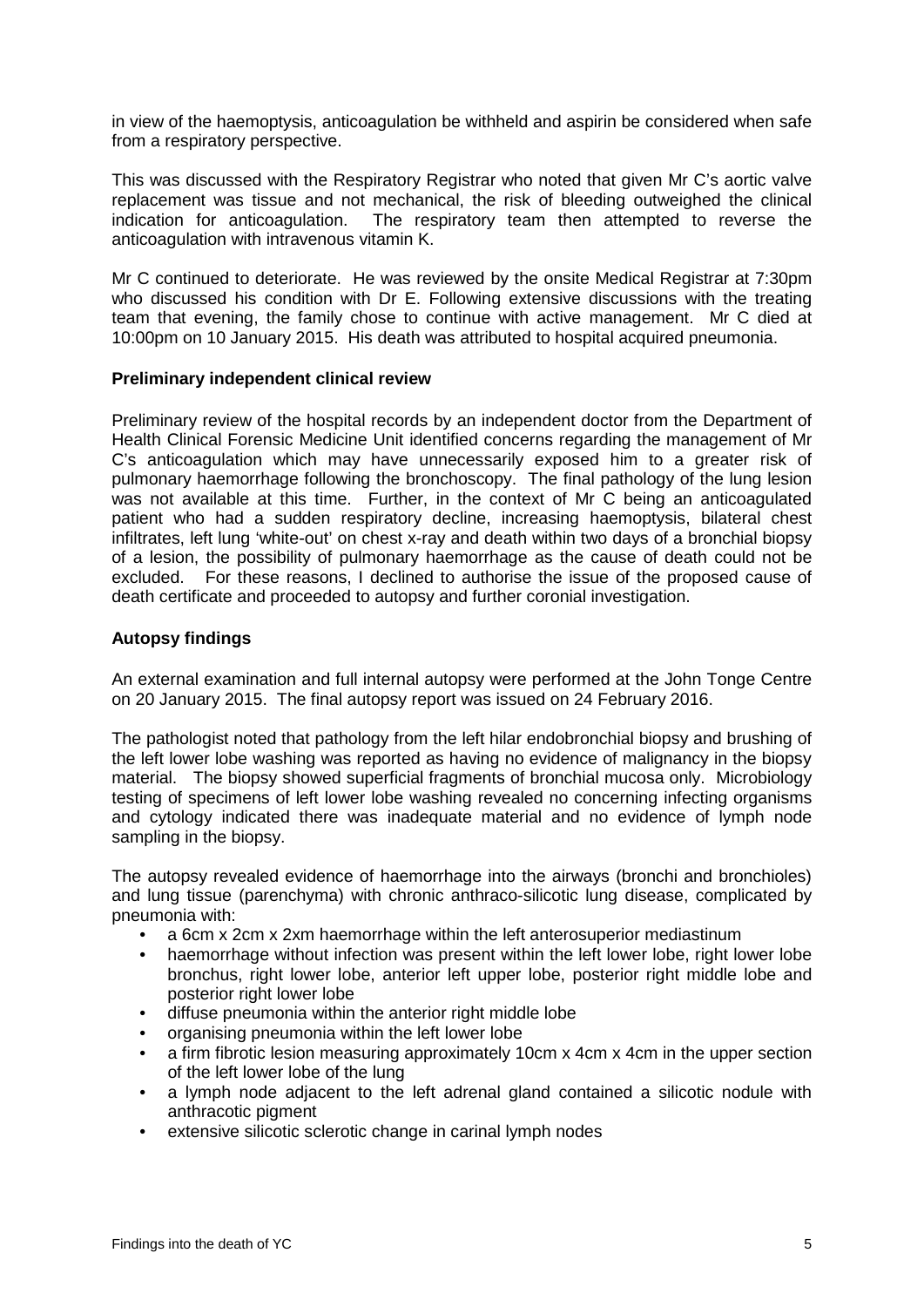There was no macroscopic or microscopic evidence of lung malignancy or metastatic lesions. There was also severe coronary atherosclerosis but no evidence of acute myocardial infarction. Microbiology testing grew two bacterial species (Citrobactor freundii and Acinetobactor complex) in the blood. No microorganisms were identified in lung cultures. No respiratory virus nucleic acids were detected.

Taking these findings into account, the pathologist considered the death resulted from endobronchial and pulmonary haemorrhage secondary to pneumonia complicating chronic anthraco-silicotic lung disease. I note the pathologist's opinion that the effects of anticoagulation may also have played a role in causing the haemorrhage.

The autopsy finding of chronic anthraco-silicotic lung disease has been notified under the reporting requirements of the *Coal Mining Safety and Health Act 1999* and Coal Mining Safety and Health Regulation 2001.

# <span id="page-7-0"></span>**Tertiary Hospital clinical review outcomes**

Mr C's clinical management was reviewed by Dr CH in his capacity as Director of Respiratory Medicine at the tertiary hospital. Dr H clarified that he was not directly involved in Mr C's care. Dr H's report was provided to me on 12 March 2015. The final autopsy report was not available at the time of Dr H's review.

Dr CH observed that:

- Mr C's APTT prior to the procedure performed on 8 January 2015 was normal at 32 seconds, indicating that the heparin infusion had been discontinued long enough to reverse the anticoagulation
- while the mucosa was said to be friable and "bled easily", there was no significant bleeding during the procedure
- there were no immediate complications from the endobronchial ultrasound guided transbronchial biopsies, in particular, no immediate bleeding
- subsequent to the procedure, all biopsy samples failed to confirm the presence of malignancy despite the clear presence of pathology on the radiological imaging
- the left lung radiological appearance on the chest x-ray performed on the afternoon of 8 January 2015 was identical to that on the chest x-ray performed on 20 December 2014
- Mr C's APTT taken nearly three hours after the heparin infusion was recommenced after the procedure on 8 January was still normal at 35 seconds
- the APTT taken on the morning of 9 January was within the desirable range of 88 seconds
- the APTT taken later that day after Mr C's respiratory status deteriorated was 85 seconds, again within the desired range for intravenous anticoagulation.

Dr CH's review squarely acknowledged the failure to recognise Mr C had a bioprosthetic valve rather than a mechanical valve led to unnecessary bridging with intravenous heparin before and after the procedure. He attributed this error to an incorrect assumption by the treating team that the fact of Mr C having had an aortic valve replacement and was on warfarin meant the valve was mechanical. In reality, the indication for the warfarin was Mr C's atrial fibrillation rather than the valve replacement.

However, Dr H did not go further to make any recommendations or report any actions taken by his department to reduce the risk of future error leading to unnecessary anticoagulation.

Dr H took the opportunity to review the radiology series before and after the procedure. He noted that Mr C did have a temperature and pulmonary infiltrate shortly after the procedure;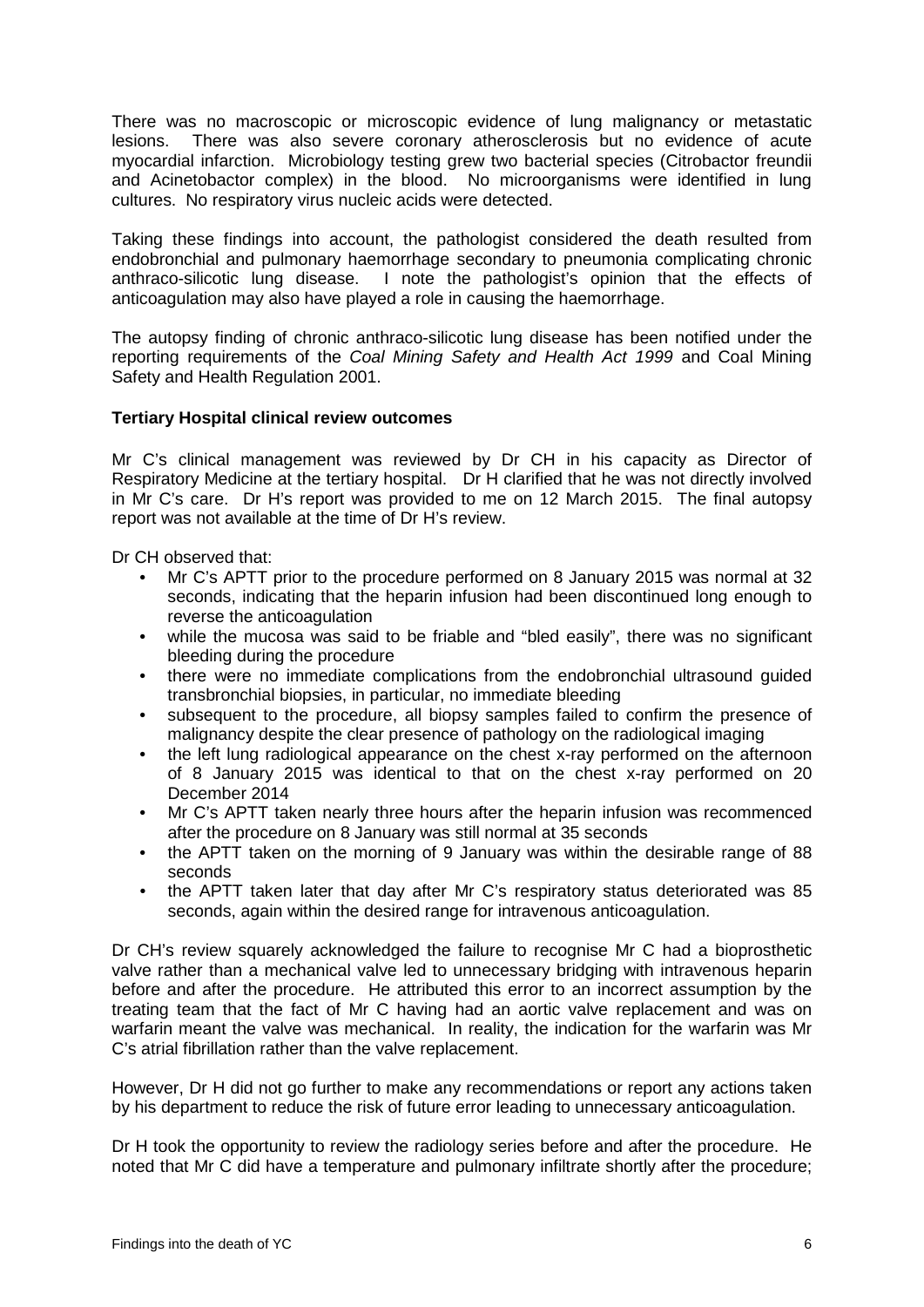however, Mr C subsequently improved to the point that he had absolutely normal gas exchange. He then deteriorated again approximately 30-36 hours post-procedure. Dr H considered there were definite clinical and radiological features of pulmonary oedema at this time and Mr C did show some clinical response to diuretic therapy. The most likely diagnosis was pulmonary oedema complicating pneumonia which in turn may have been related to the procedure. Dr H identified a slight delay in commencing antibiotics (not started on the day of procedure) but did not consider this to be clinically inappropriate as the antibiotics were commenced on 9 January following "mild" clinical deterioration and the radiological progression.

Dr CH considered the potential role of unnecessary anticoagulation in Mr C's post procedural deterioration and death. Without the benefit of the autopsy findings at this time, he did not consider Mr C's death to have been caused by excessive intrapulmonary bleeding because:

- 1. the pulmonary infiltrates initially appeared in the right chest (whereas the bronchoscopy samples were all collected from the left lung) and the radiological appearance of the left lung on chest x-ray performed on the day of the procedure was completely unchanged from before the procedure making the possibility of intrapulmonary bleeding very unlikely;
- 2. while Mr C did have haemoptysis post-procedure, he had reported daily haemoptysis for three months prior to the procedure; and
- 3. the subsequent radiological changes did involve the left lung but did not occur until more than 24 hours after the procedure. The final chest x-ray showed significant collapse and consolidation in the left lung but Dr H considered this unlikely to be related to endobronchial obstruction from bleeding. This is because firstly, Mr C was anticoagulated making the formation of an endobronchial blood clot less likely and secondly, a far greater volume of haemoptysis than was documented in the chart would be expected in the presence of significant pulmonary haemorrhage due to anticoagulation.

# <span id="page-8-0"></span>**Further independent clinical review**

Having considered the autopsy findings and Dr H's review, the reviewing doctor provided further advice and opinion about the role of unnecessary anticoagulation in Mr C's death. This report issued on 17 February 2017.

The reviewing doctor noted Dr CH's confirmation that an incorrect assumption of a mechanical aortic valve was made by the respiratory team. The anticoagulation pathway that followed would be entirely appropriate if this was indeed the case.

The reviewing doctor explained that a patient with atrial fibrillation is often placed on warfarin to thin the blood and reduce the risk of stroke due to clots originating in the fibrillating atrial chambers. A warfarinised patient with atrial fibrillation will typically have their warfarin ceased five days prior to an elective procedure. The warfarin is then recommenced after the procedure when adequate haemostasis is achieved.

Bridging anticoagulation is the prescription of a shorter-acting anticoagulant (usually heparin) during the period of interruption of the longer-acting agent (usually warfarin) in an attempt to prevent the formation of clots (thromboemboli).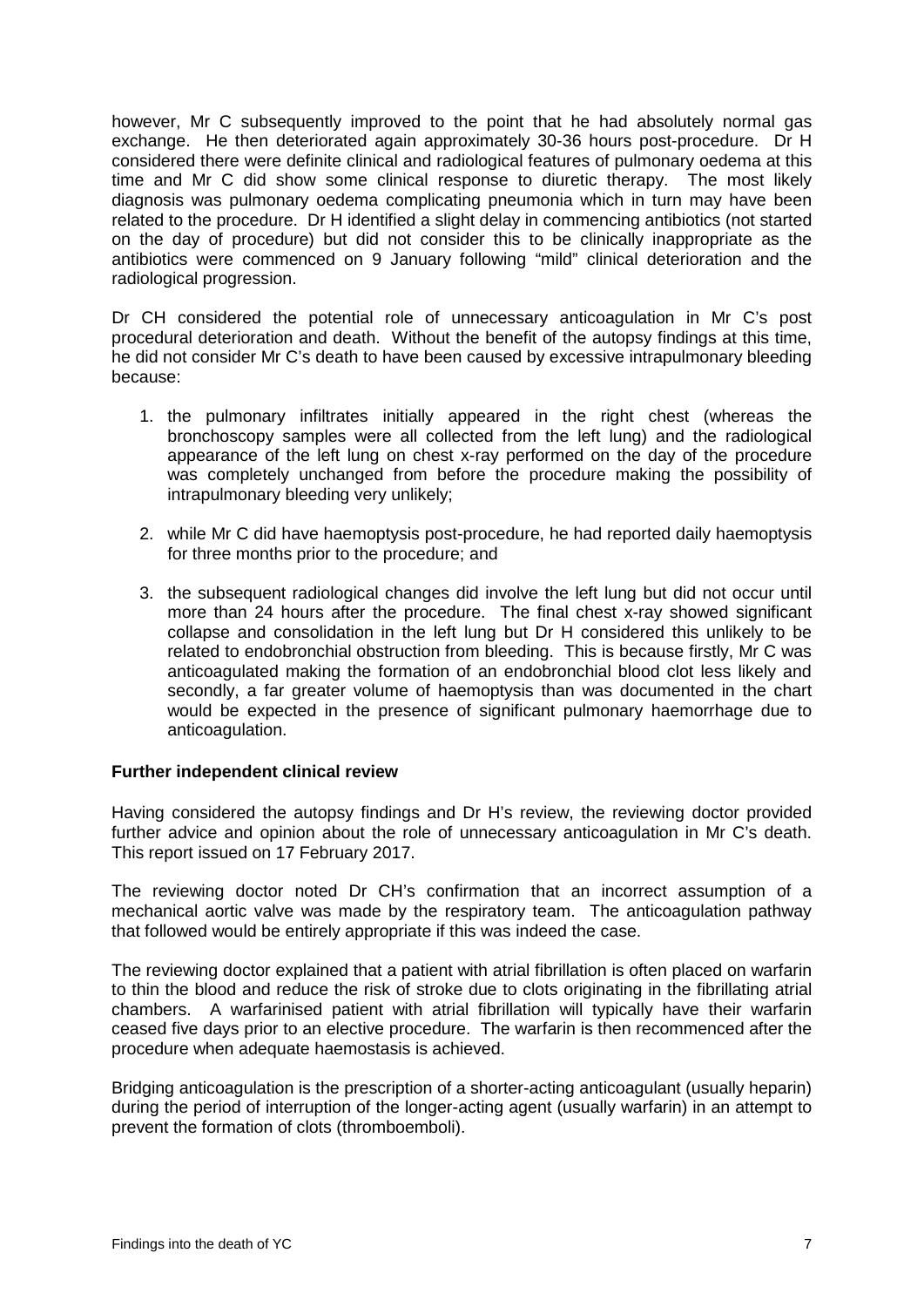The reviewing doctor advised that current clinical guidelines for stroke prevention in nonvalvular atrial fibrillation recommend bridging anticoagulation with heparin only in patients at high risk of thromboembolism. This would include those with severe mitral valve stenosis, mechanical mitral prosthesis or moderate-severe left ventricular valve dysfunction. Bridging anticoagulation (usually in the form of heparin) may be given during this period of interrupted warfarin treatment but this is associated with nearly triple the risk of major bleeding and no significant benefit with regards to preventing stroke.

The reviewing doctor explained that atrial fibrillation patients at very high risk of thromboembolism in the perioperative period may be identified by a scoring system based on the presence of congestive heart failure, hypertension, age greater than 75 years (2 points); diabetes mellitus, prior stroke or transient ischaemic attack or thromboembolism (2 points); vascular disease (peripheral artery disease, myocardial infarction or aortic plaque), age 65-74, sex category female.

Applying this to Mr C, the reviewing doctor calculated his score as 5, compromised as follows:

- congestive cardiac failure (score 1)<br>• hypertension (score 1)
- hypertension (score 1)
- age >75 (score 2)
- 
- diabetes mellitus absent (score 0)<br>• nrior stroke/transient ischaemic att • prior stroke/transient ischaemic attack/pulmonary embolism absent (score 0)
- vascular disease (score 1)
- male (score 0)

While this score would place Mr C into a high perioperative thrombotic risk category, bridging anticoagulation is usually recommended only in those with a very high thromboembolic risk, for example, mechanical heart valve or recent stroke, because of the increased bleeding risk with no reduction in rate in thromboembolism.

With reference to Medical Journal of Australia (MJA) consensus guidelines for warfarin therapy, the reviewing doctor advised that the absolute daily risk of a serious thromboembolic event is small in most people with atrial fibrillation, meaning it is safe to stop warfarin for several days before and after surgery, with high dose heparin cover rarely indicated due to the increased risk of bleeding.

Having regard to Mr C's higher calculated risk of thromboembolism, the reviewing doctor acknowledged that bridging anticoagulation could potentially have been justified on the basis of numbers alone. However, it is clear from the medical record that no risk assessment was performed by the respiratory team to deem him to be a very high risk atrial fibrillation patient<br>who required bridging anticoagulation. Rather, the decision to prescribe bridging Rather, the decision to prescribe bridging anticoagulation was based on an incorrect assumption.

It is trite to say that accurate identification of the nature of a prosthetic valve is absolutely crucial to avoid introducing the unnecessary risk of life-threatening peri-procedural haemorrhage. This was a basic and potentially outcome changing error for Mr C who went on to succumb to a catastrophic inflammatory pulmonary haemorrhage.

The reviewing doctor noted the autopsy finding of infection in Mr C's lungs as well as bacteria cultured from his blood. Blood within the lungs may result in inflammation, collapse and infection; conversely, infection within the lungs may result in haemorrhage. It is also possible that bleeding from the friable, recently biopsied mucosa could have been aspirated into the right lung, prompting an inflammatory process with subsequent collapse and intervening infection.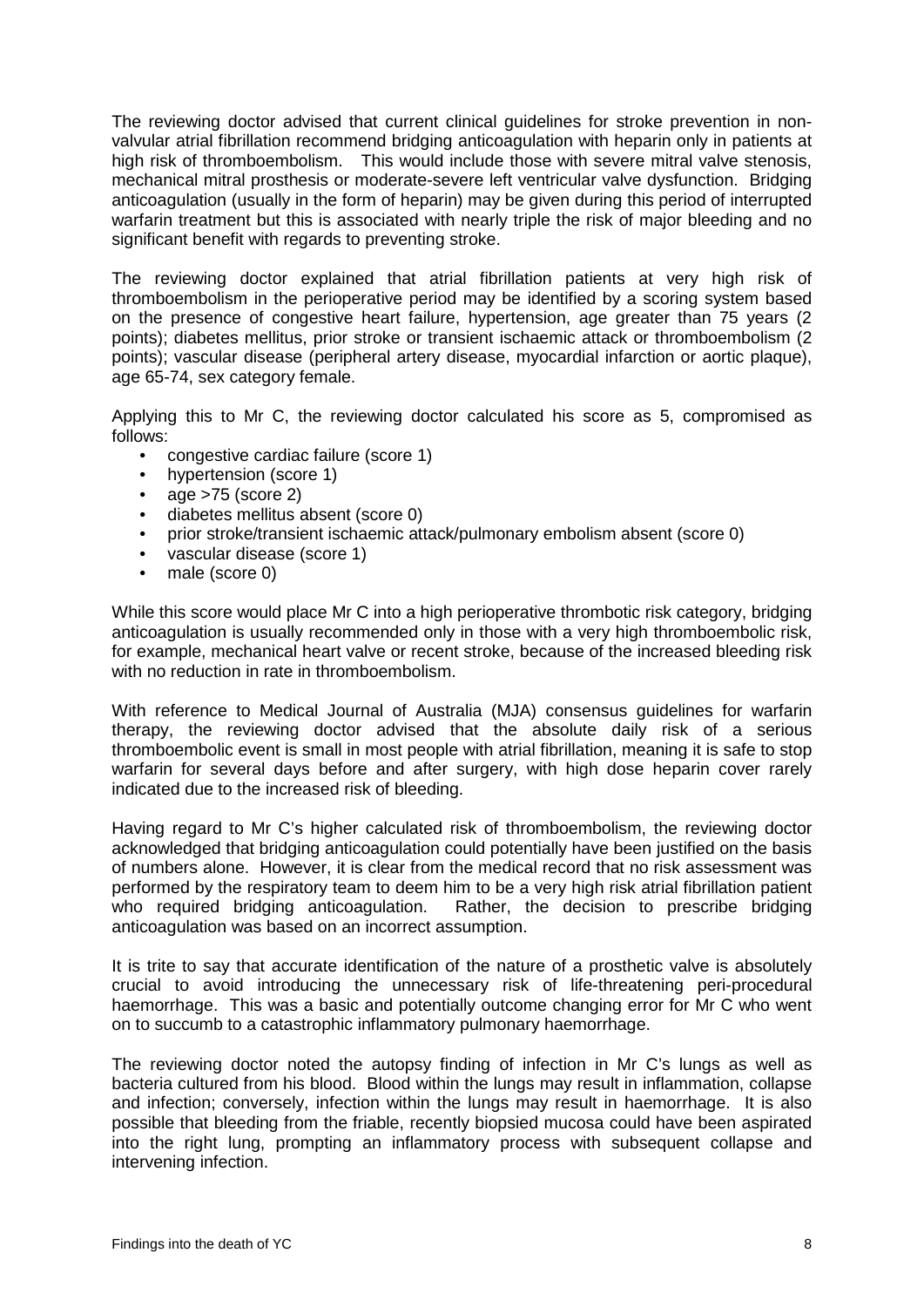While I accept that it is not possible to determine whether the pneumonia came before, after or at the same time as the haemorrhage, I cannot be satisfied that the unnecessary anticoagulation played no role in Mr C's death.

Knowledge of the actual clinical indication for anticoagulation is imperative in planning periprocedural anticoagulation. In Mr C's case, this information was readily available to the respiratory team given he had been admitted to the tertiary hospital on multiple previous occasions, had undergone cardiothoracic surgery there (during which the valve in question was inserted) and had imaging performed there. Indeed, this information was easily located upon perusal of the medical record for this investigation.

The reviewing doctor observed that Mr C and his family were presented with information from the treating team on 9 January 2015 that he had an incurable disease. In the absence of a tissue diagnosis at this time, this remained an assumption only and there is no indication in the medical record that this was made clear to Mr C in discussions about his clinical management options. That said I accept the reviewing doctor's advice that active and more aggressive treatment may not have altered the outcome for Mr C at this stage.

#### <span id="page-10-0"></span>**Anthracosilicosis**

Exposure to airborne mineral dusts such as silica, coal and asbestos may result in a lung disease known as Pneumoconiosis. Pneumoconiosis due to the inhalation of coal dust is known as anthracosis; of silica, silicosis and of asbestos, asbestosis. Depending on the exposure, a combination of pneumoconises may result from occupational exposure to these dusts or from exposure to significant air pollution.

Exposure to these mineral dusts results in irreversible deposition of fibrous tissue within the lungs. It may progress, usually over years, to progressive massive fibrosis.

After dust is inhaled, the smaller particles reach the terminal small airways and air sacs. The particles are engulfed by inflammatory cells. These inflammatory cells may die, resulting in the release of substances from the dead cells which incite inflammation and fibrosis; or the inflammatory cells may migrate through the lymphatic systems and are eventually eliminated.

In silicosis, the initial lesions are often located in the upper zones of the lungs. It starts as very small nodules of fibrous tissue and as the disease progresses, so too does the fibrous tissue in the lungs. Often this results in large coalesced nodules that have the appearance of hard collagenous scars. These fibrotic lesions also appear in the lymph nodes at the hilum of the lungs and the pleural surface of the lungs. This disease usually starts in the upper posterior lungs (especially the right lung) because the lymphatic drainage is slowest in this area.

Coal dust often contains silica as a contaminant so there is often evidence of fibrosis associated with both carbon and silica. Inhaled carbon pigment appears black on inspection of affected lung tissue – the term 'anthracosis' describes these darkly pigmented carbon deposits within lung macrophages, connective tissue, lymphatics and lymph nodes.

Silicosis presents with cough, shortness of breath and decreased exercise tolerance.

I am advised that bronchoscopy is not usually helpful in the diagnosis. This is because the disease starts in the smaller peripheral airways and fibrotic narrowing of large bronchi may not develop until there is advanced disease. For similar reasons, biopsies taken at bronchoscopy rarely yield sufficient tissue to make a diagnosis.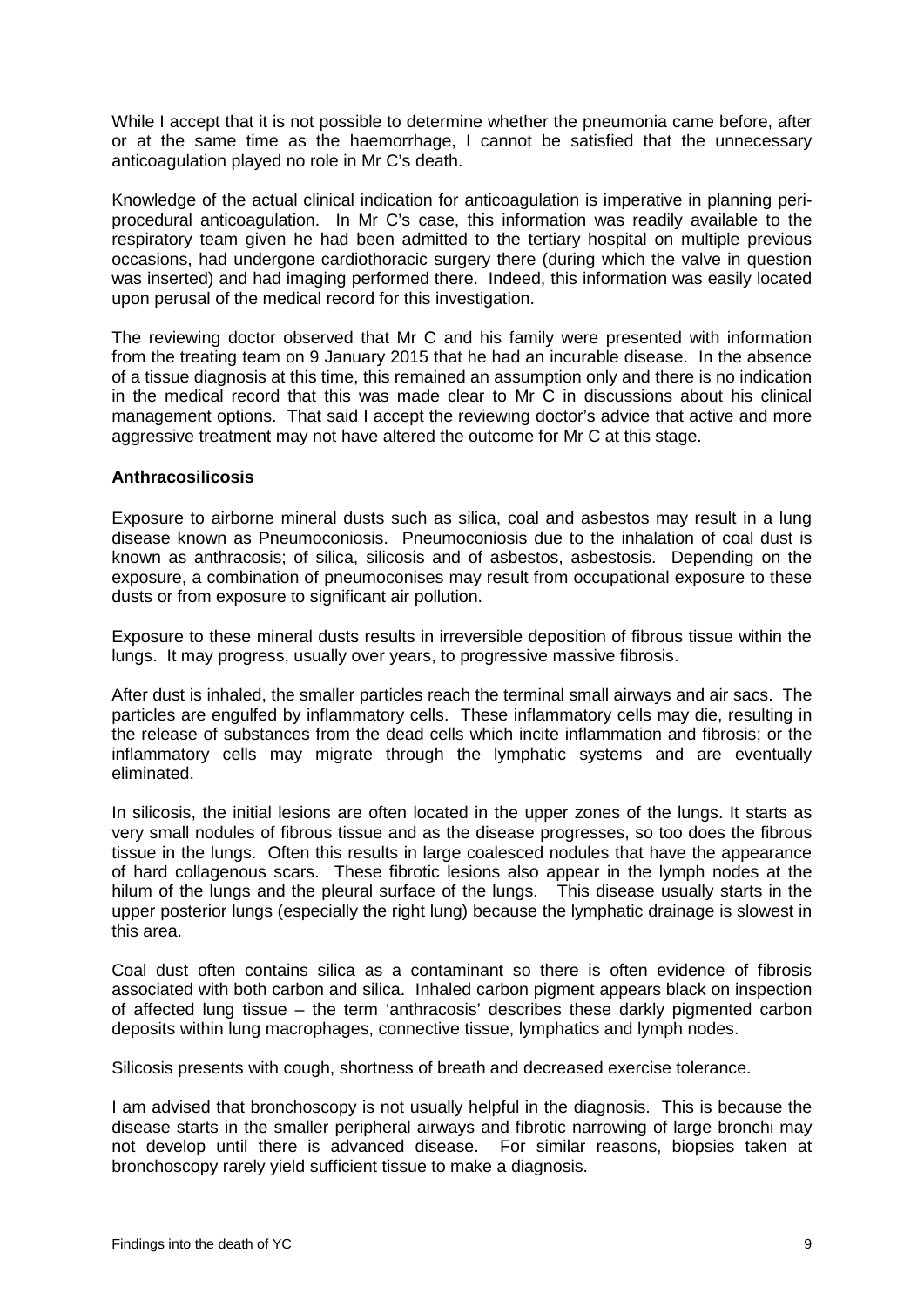The reviewing doctor suggested that the autopsy diagnosis of pneumoconiosis was a timely reminder to clinicians to consider this disease in the differential diagnosis of thoracic lymphadenopathy.

#### <span id="page-11-0"></span>**Further clinical review undertaken by the tertiary hospital**

Noting that there are some distinctive features of silicosis which may be seen on chest imaging, I asked Dr H to review the imaging performed on Mr C to see whether any of these features were identifiable.

Mr C's clinical history and radiology (specifically the CT chest scan from December 2014 and the PET/CT scan from January 2015) were reviewed at the Respiratory Radiology Meeting on 9 May 2017 with input from a pulmonary radiologist and a number of respiratory physicians. The group agreed that the radiological features were still most consistent with pulmonary malignancy and there were no particular features suggestive of anthracosilicosis. In particular, the PET FVD avid left lower lobe collapse and the mediastinal lymph nodes were not in keeping with this diagnosis. There were a number of lymph nodes demonstrating calcification which although can be a feature of occupational lung disease, in this context were considered far more likely to represent previous infection with tuberculosis. Even with the benefit of the autopsy findings, the interpretation of the radiology was still strongly favouring pulmonary malignancy. I accept the specialist clinical consensus in this regard.

Dr CH clarified the impression given by the medical records about the focus of Mr C's clinical management after the bronchoscopy. He clarified that Dr G discussed the bronchoscopy results with Mr C with the assistance of an interpreter on 9 January 2015. He indicated at the time that he felt the diagnosis still represented underlying metastatic lung cancer, particularly based on the radiological appearances. Notwithstanding that advice, Mr C remained in the Respiratory High Dependency Unit for a further 36 hours where he continued to be reviewed by medical staff and continued to receive intravenous antibiotics, high flow oxygen therapy and diuretic therapy. The Acute Resuscitation Plan was completed after Mr C's acute deterioration late that afternoon indicating it was clinically appropriate to provide antibiotics, monitoring, intravenous fluids and supportive therapy. As such Mr C continued to receive active treatment – the only aggressive treatment that was withheld was mechanical ventilation and/or CPR.

Dr CH outlined two systemic changes implemented at the tertiary hospital since Mr C's death which he considered would assist in reducing the risk of the error which occurred in relation to the management of Mr C's anticoagulation during the January 2015 admission:

- the tertiary hospital now uses integrated Electronic Medical Records (iEMR), a key function of which is a common "Problem List" which is shared by all clinicians – the documentation of a patient's medical problems is specific (that is, it must be selected from a restricted list rather than free text) and is used by different treating teams to summarise the patient's ongoing active issues. This function would identify the type of cardiac valve replacement and as such could have ensured continuity of understanding by the admitting respiratory team in January 2015 of the type of Mr C's heart valve and the correct reason for his Warfarin; and
- a different Respiratory Procedure Booking Form is now in use this form includes a specific reference to anticoagulation and includes the need to document a plan for anticoagulation before the respiratory procedure. Dr H considered that although this would not directly prevent the misinformation about the type of heart valve that occurred in relation to Mr C, it does guide the ordering clinician to give specific thought to the patient's anticoagulation requirements.